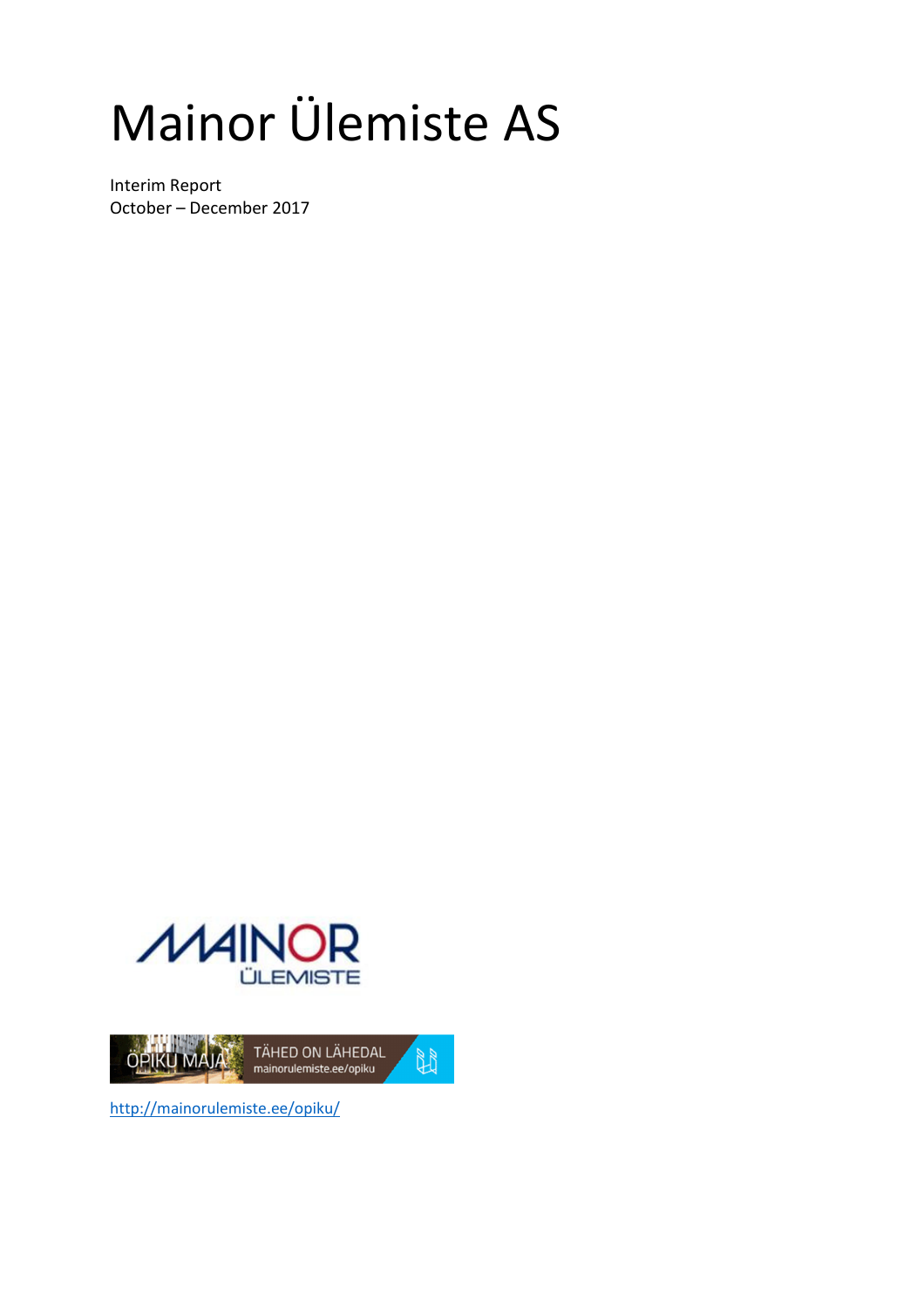### Main Events in the 4Q 2017

#### **Mainor Ülemiste AS built a student hostel in Ülemiste City**

On 20<sup>th</sup> of October a new student Hostel was opened in Ülemiste campus. Hostel can accommodate 80 people and was fully booked already before the opening. New student hostel will contribute to relieving the shortage of dorm-places in Tallinn and will give students the opportunity to rent affordable accommodation. Margus Nõlvak, Chairman of the Management Board of Mainor Ülemiste, who was the developer of the building, said that opening of a student-hostel is a significant event for Ülemiste City. "From today, the business district, which has followed the rhythm of 9 to 5, is now functioning around the clock," explained Nõlvak.

#### **Traditional rafters celebration of Lõõtsa 11 parking house**

On 12th of October the roofraising of 12,000 square meters parking house at Lõõtsa 11 was celebrated. There will be places for 430 cars in the parking house. The developer of the building is Technopolis Ülemiste AS. The completion date of the parking lot is scheduled for February 2018, just before the end of the construction of the office building at Lõõtsa 12.

#### **Öpik II office building roofraising celebration**

On 26<sup>th</sup> of October, the roofraising celebration of the second office tower of the Öpik House, which is emerging to be the largest office building in Estonia, took place. The building with a total area of 40,000 square meters will be finalized in the second half of 2018. The first office tower of the Öpik building was opened in fall 2016; the second tower has 13 floors similraly to the first tower next to it.

The developer of Öpik building is Mainor Ülemiste's subsidiary Öpiku Majad OÜ. Main contractor of the Öpik building is Merko Ehitus Eesti and financial partner is Nordea Bank AB. Architect of the building is Mattias Agabus. The office building will be built according to the requirements of the Benergy class and LEED Platinum Environmental Certificate.

#### **Technopolis Ülemiste presented a fresh zoning**

On 15th of November Technopolis Ülemiste presented a fresh zoning, according to which the company plans to build seven new office buildings with about 71,600 square meters of space between the Suur-Sõjamäe, Lõõtsa, Ääsi and Valukoja streets that will accommodate approximately 6,500 workingplaces. In addition, a town square, park and two new parking houses will be created, which turns the center of the campus into a car-free zone in near future.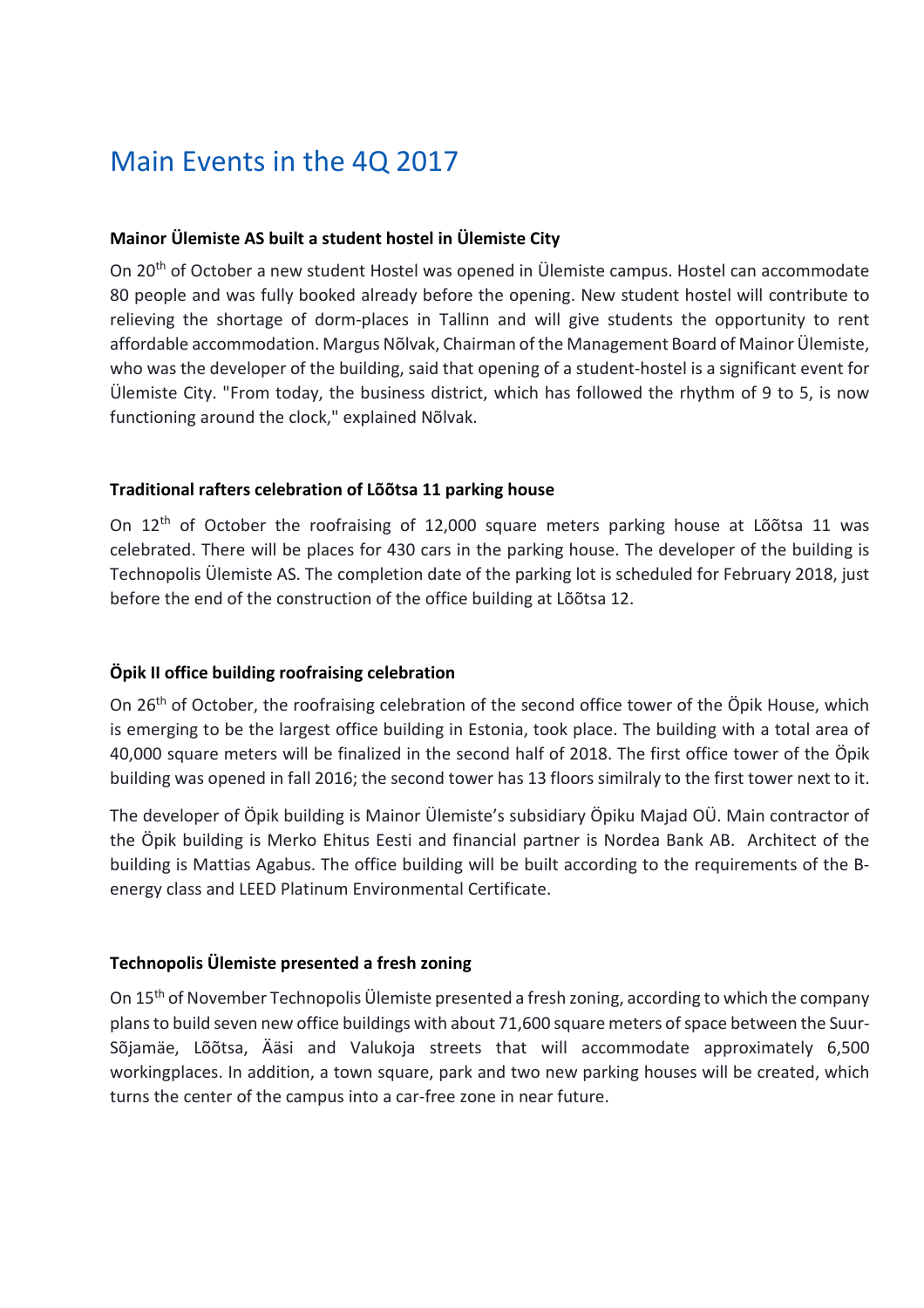#### **International House MOU signed**

On 18th of December a Memorandum of Understanding was signed between Enterprise Estonia (EAS) and Mainor AS, according to which the parties will cooperate to create a service center for foreign specialists in the Ülemiste City. The international house project is developed under the leadership and participation of Mainor AS and in co-operation with EAS programme for the inclusion of foreign specialists - Work in Estonia (WiE). The international house is scheduled to open in the fall of 2018. The purpose of the house is to provide foreign specialists the necessary information and services in one place to enable smoother adaption in Estonia.

#### **Ülemiste City Key Figures as of 31.12.2017**

Rented space 163,369 square meters Occupancy Rate 97%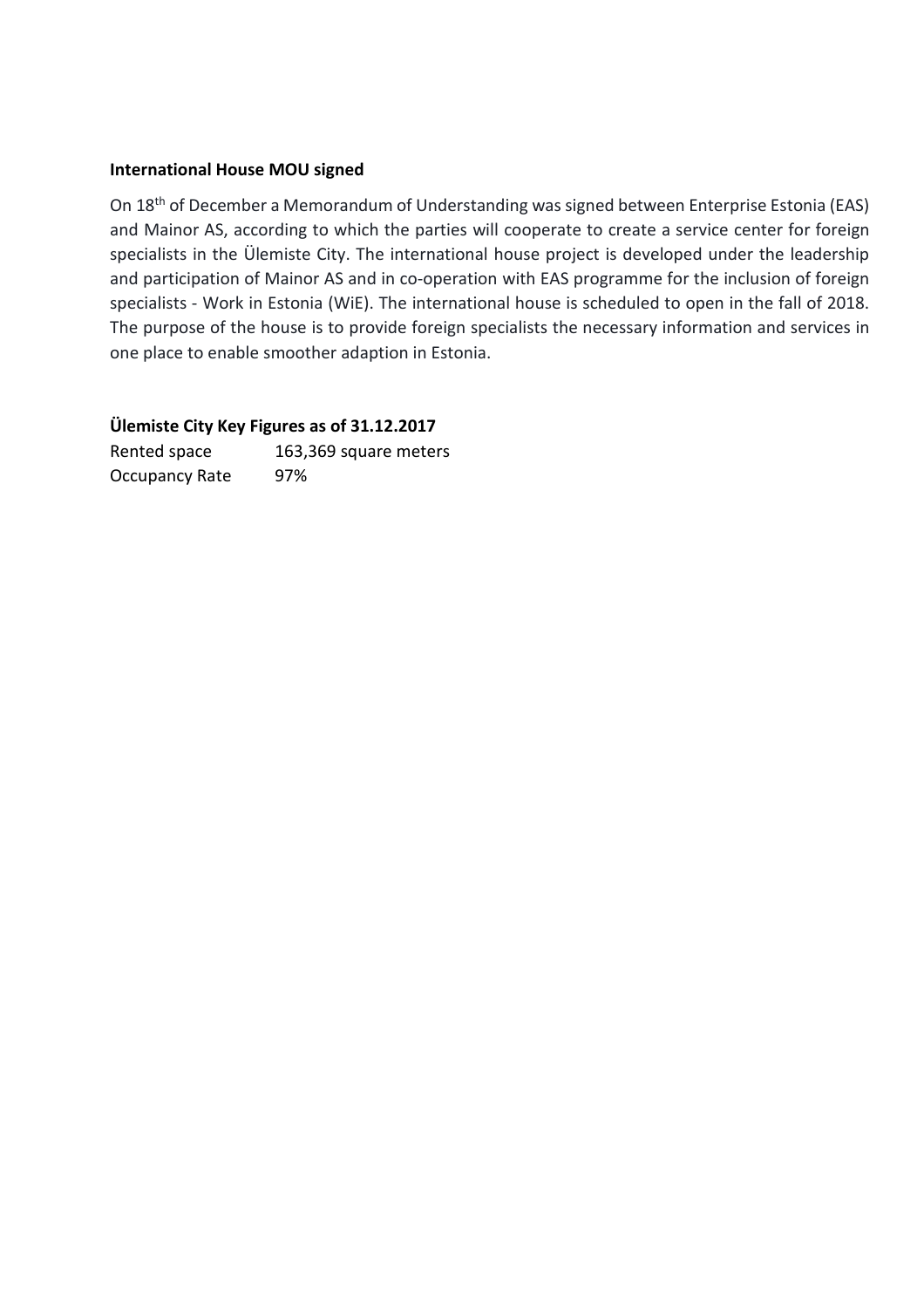# Financial Performance

#### 4Q 2017 – Net profit EUR 1,470 thousand

#### **Net Sales and Net Profit**

- Net sales amounted to EUR 2,122 th in the 4<sup>th</sup> quarter, increase of 27.2% compared to the 4<sup>th</sup> quarter of 2016
- Net profit amounted to EUR 1,470 th, increase of 9.1% compared to  $4<sup>th</sup>$  quarter of 2016

#### **Expenses**

- Operating expenses increased from EUR 972 th (3<sup>rd</sup> quarter 2017) to EUR 1,119 th in the 4<sup>th</sup> quarter of 2017
- Interest expense on loans and issued bonds amounted to EUR 659 th, increase of 52.9% compared to the  $4<sup>th</sup>$  quarter in 2016 (EUR 431 th)

#### **Interest-bearing liabilities**

- Mainor Ülemiste AS interest-bearing liabilities amounted to EUR 59,823 th. The Company's four largest creditors at the end of the period were Nordea Bank AB, LHV Pank AS and OP Corporate Bank Plc, Luminor Bank AS
- At the end of the reporting period, Mainor Ülemiste had EUR 18,900 th in untapped credit facilities

### Statement of the Management Board

The financial and other additional information published in the Interim Report October – December 2017 is true and complete. Consolidated financial statements give a true and fair view of the actual financial position, results of operations and cash flows of the group.

Consolidated financial statements in the report for the period October – December 2017 are not audited.

UM)<br>a

Margus Nõlvak Member of the Management Board Tallinn, 31.01.2018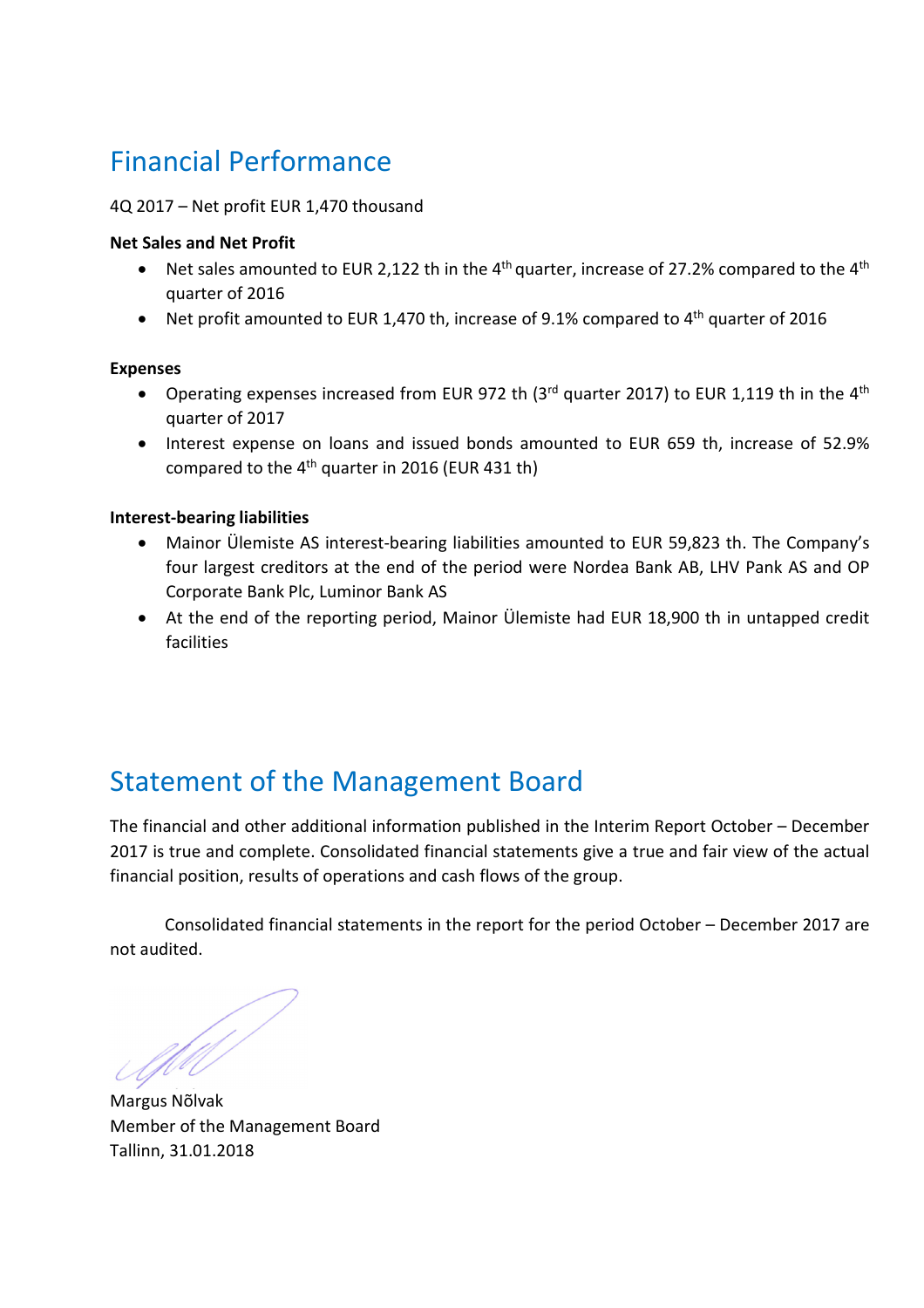# Consolidated Income Statement

### (according to IFRS)

*In thousands Euros* 

| <b>Mainor Ülemiste AS</b>           | 4Q 2016 | <b>1Q 2017</b> | 2Q 2017 | 3Q 2017 | 4Q 2017  |
|-------------------------------------|---------|----------------|---------|---------|----------|
| <b>Sales</b>                        | 1660    | 1837           | 1910    | 1 904   | 2 1 2 2  |
| Cost of Sales                       | $-647$  | $-651$         | $-572$  | $-520$  | $-695$   |
| Administrative expenses             | $-484$  | $-432$         | $-485$  | $-452$  | $-424$   |
| Depreciation                        | $-14$   | $-15$          | $-14$   | $-16$   | $-14$    |
| Income from associate<br>companies* | 930     | 950            | 966     | 953     | 981      |
| Other operating income              | 0       | 15             | 0       |         | 10       |
| Other operating expenses            | -1      | $-2$           | -2      | -1      | -5       |
| <b>Operating profit</b>             | 444     | 1702           | 1803    | 1869    | 1975     |
| Other finance income                | 335     | 83             | 94      | 106     | 154      |
| Interest paid and fees              | $-431$  | $-402$         | -481    | $-506$  | $-659$   |
| Income tax                          | 0       | 0              | $-190$  | 0       | $\Omega$ |
| Net profit*                         | 1 3 4 8 | 1 3 8 3        | 1 2 2 6 | 1 4 6 9 | 1 470    |

\* Without change of valuation of Mainor Ülemiste AS's and associate companies' investments properties.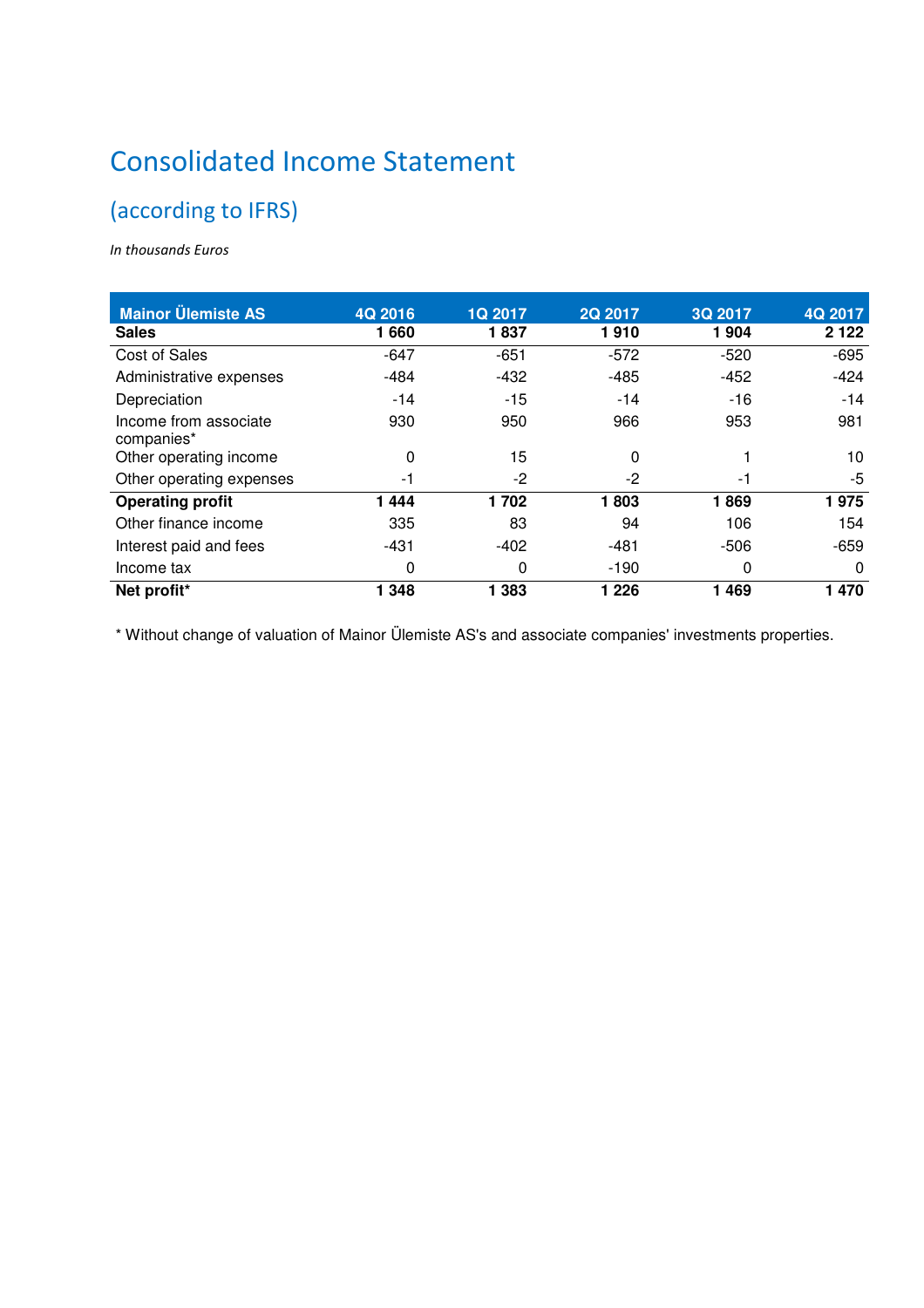# Consolidated Balance Sheet

### (according to IFRS)

*In thousands Euros* 

| <b>Mainor Ülemiste AS</b>                               | 31.12.2016 | 31.03.2017 | 30.06.2017 | 30.09.2017 | 31.12.2017 |
|---------------------------------------------------------|------------|------------|------------|------------|------------|
| Tangible and intangible assets                          | 111        | 99         | 76         | 93         | 83         |
| Property                                                | 84 810     | 88 656     | 91 539     | 95 748     | 100 642    |
| Other                                                   | 9 7 2 0    | 9668       | 9667       | 9679       | 9511       |
| Financial assets*                                       | 27 629     | 28 579     | 29 545     | 30 4 98    | 31 479     |
| Receivables                                             | 1 1 9 3    | 1 267      | 1585       | 1 673      | 1 602      |
| Cash                                                    | 6989       | 9543       | 8 2 9 5    | 8 2 3 4    | 9 4 0 0    |
| <b>Total assets</b>                                     | 130 452    | 137812     | 140 707    | 145 925    | 152 717    |
| <b>Owners' equity</b>                                   |            |            |            |            |            |
| Share capital                                           | 19 200     | 19 200     | 19 200     | 19 200     | 19 200     |
| Mandatory reserves                                      | 1920       | 1920       | 1920       | 1920       | 1 9 2 0    |
| Retained earnings*                                      | 63 135     | 64 526     | 64 905     | 66 374     | 67844      |
| <b>Total equity</b>                                     | 84 255     | 85 646     | 86 025     | 87 494     | 88 964     |
| <b>Liabilities</b>                                      |            |            |            |            |            |
| Debt                                                    | 42 693     | 49 390     | 51 789     | 55 217     | 59 823     |
| Other liabilities                                       | 646        | 561        | 527        | 531        | 604        |
| Accounts payable                                        | 2858       | 2 2 1 5    | 2 3 6 6    | 2683       | 3 3 2 6    |
| <b>Total liabilities</b>                                | 46 197     | 52 166     | 54 682     | 58 431     | 63753      |
| <b>TOTAL LIABILITIES &amp;</b><br><b>OWNERS' EQUITY</b> | 130 452    | 137812     | 140 707    | 145 925    | 152 717    |

\* Without change of valuation of Mainor Ülemiste AS's and associate companies' investments properties.